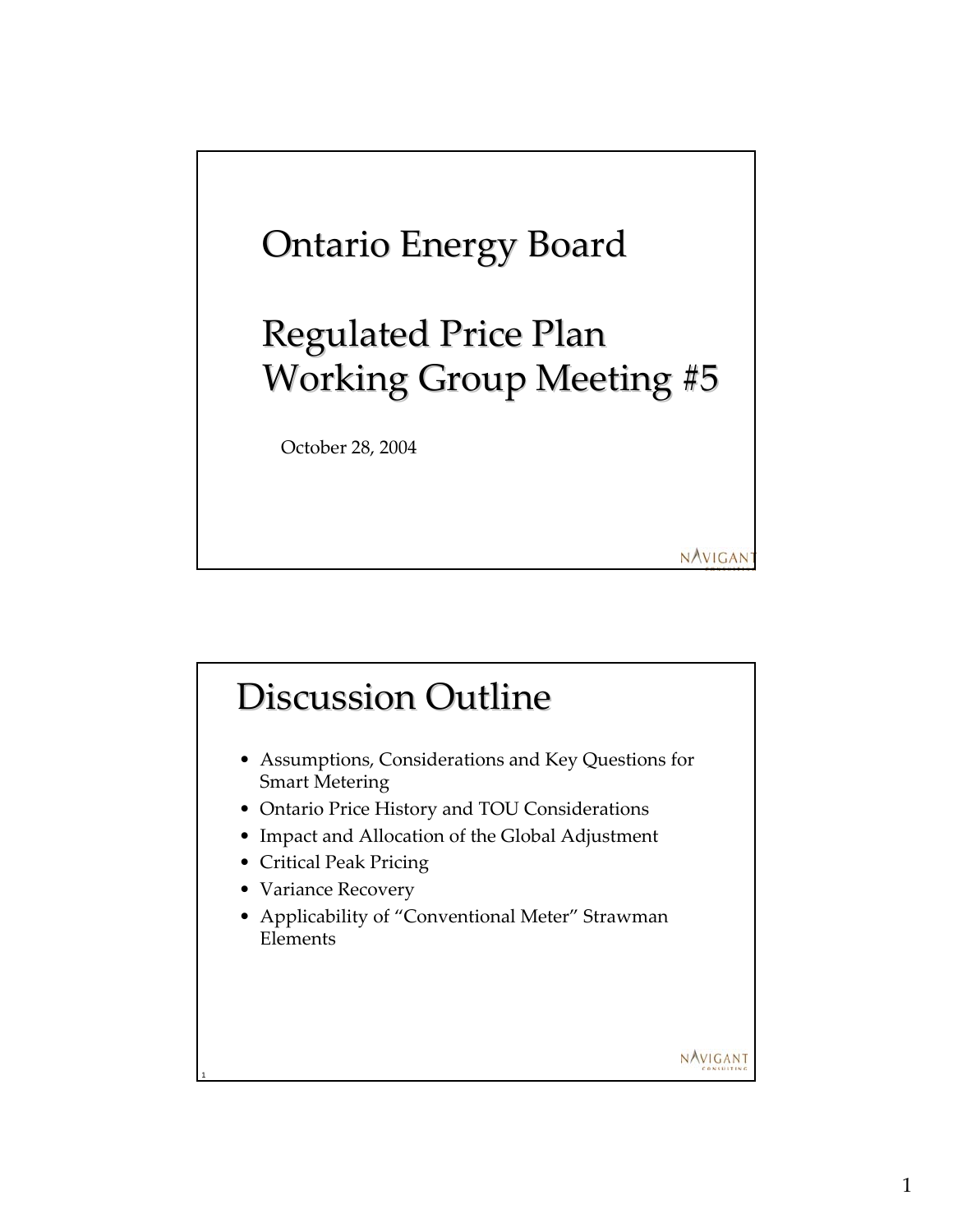# Moving to Smart Meters

2

- WG agreed to defer discussion of the RPP for smart meters until it had some resolution of the RPP for conventional meters
- This resolution is now more clearly defined
- This session address the issues and options for the RPP for smart meters (SM)

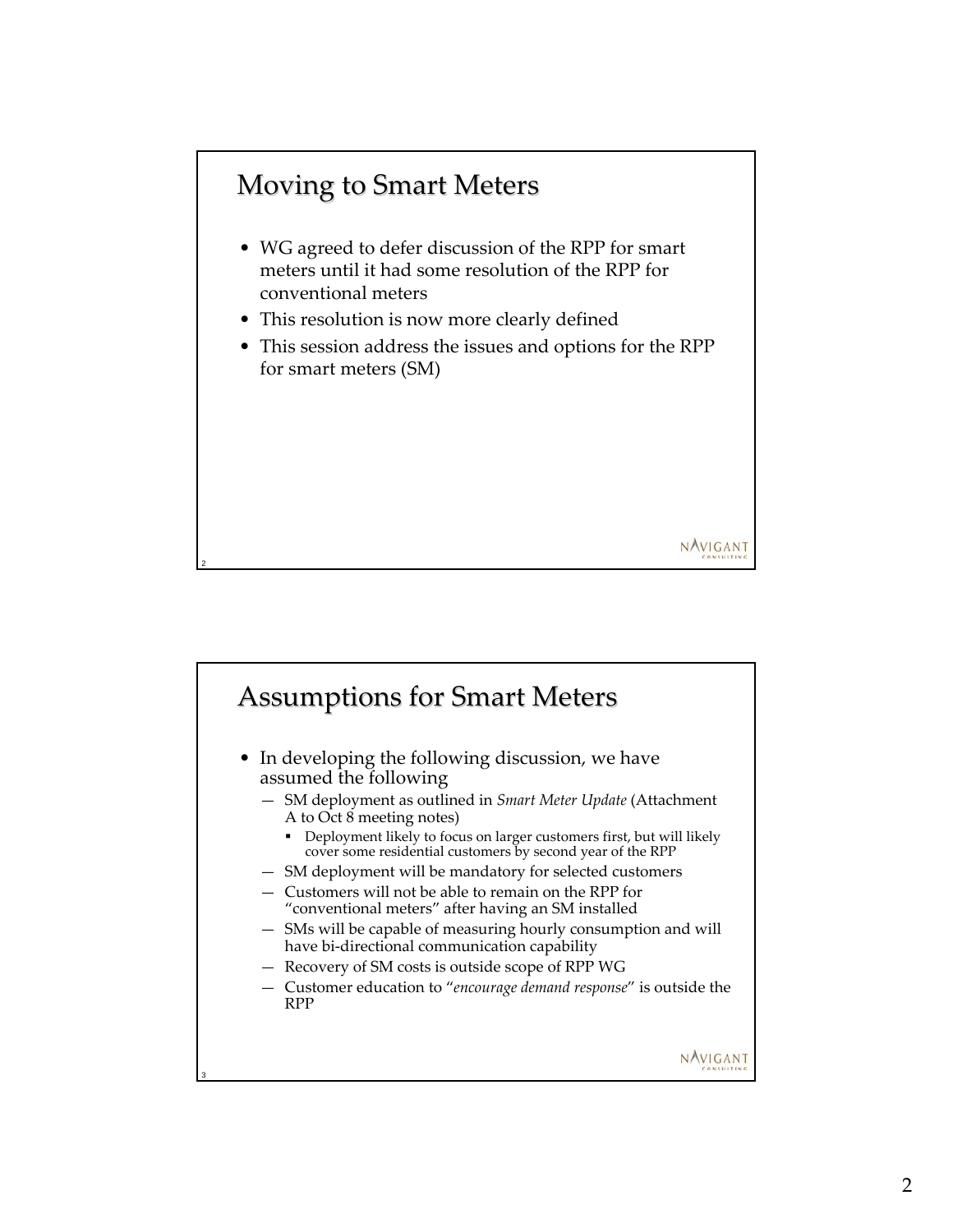

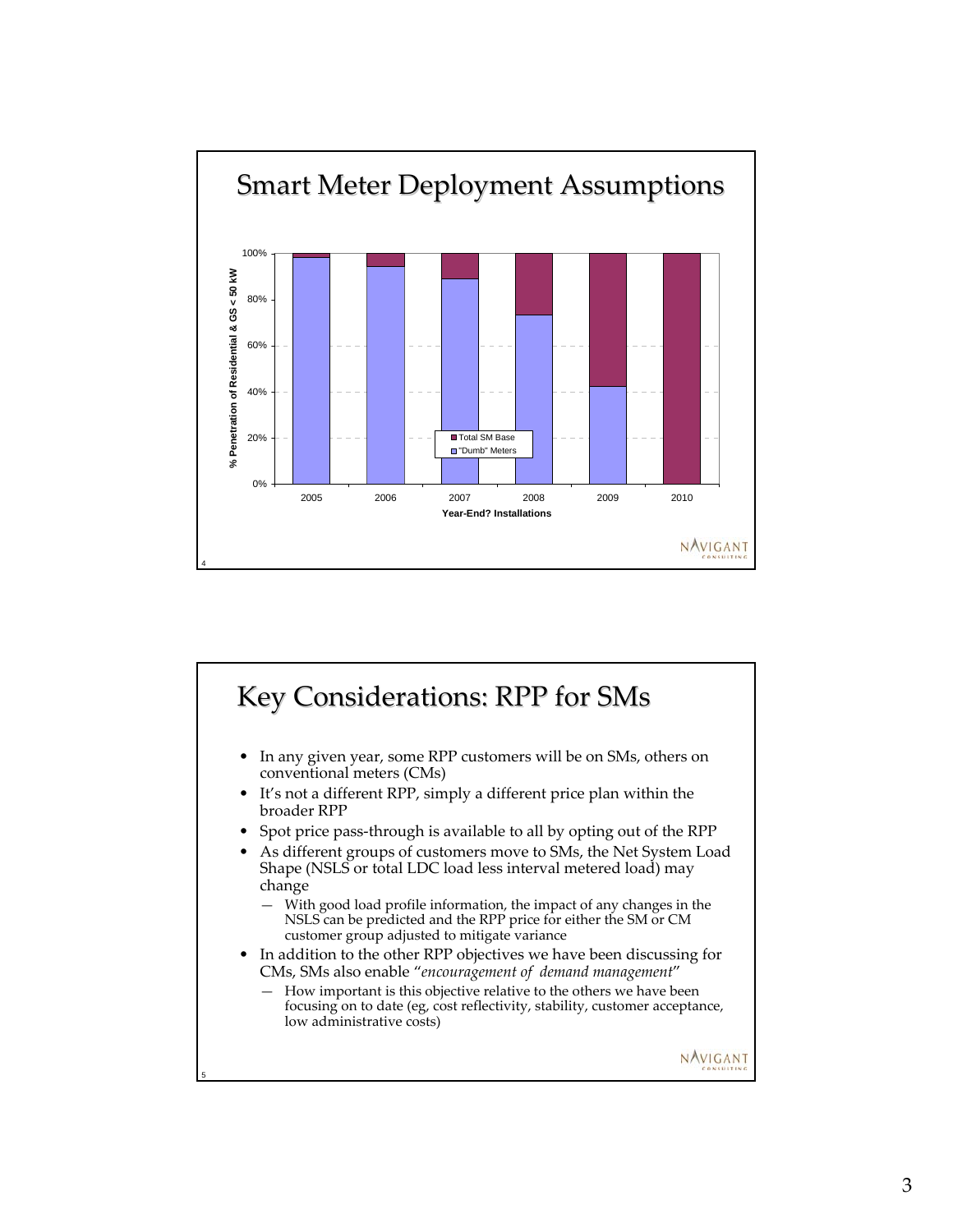# Key Questions re: RPP for SMs

- What price structure (eg, Time-of-Use or TOU) for the RPP for SMs to take advantage of the additional capabilities of SMs
	- If TOU, how many periods, what hours?
	- Seasonality?

6

- Critical Peak Pricing (CPP)?
- Should the price in any period merely reflect underlying supply costs or should the prices or differences in prices between periods be "exaggerated" to elicit more customer response?
- Are variances in the RPP for SM recovered separately from variances in the RPP for CM?
- Can / should the other elements of the conventional meter RPP (eg, true-up frequency, recovery period, notice, etc.) apply to the RPP for SM or should they be different?

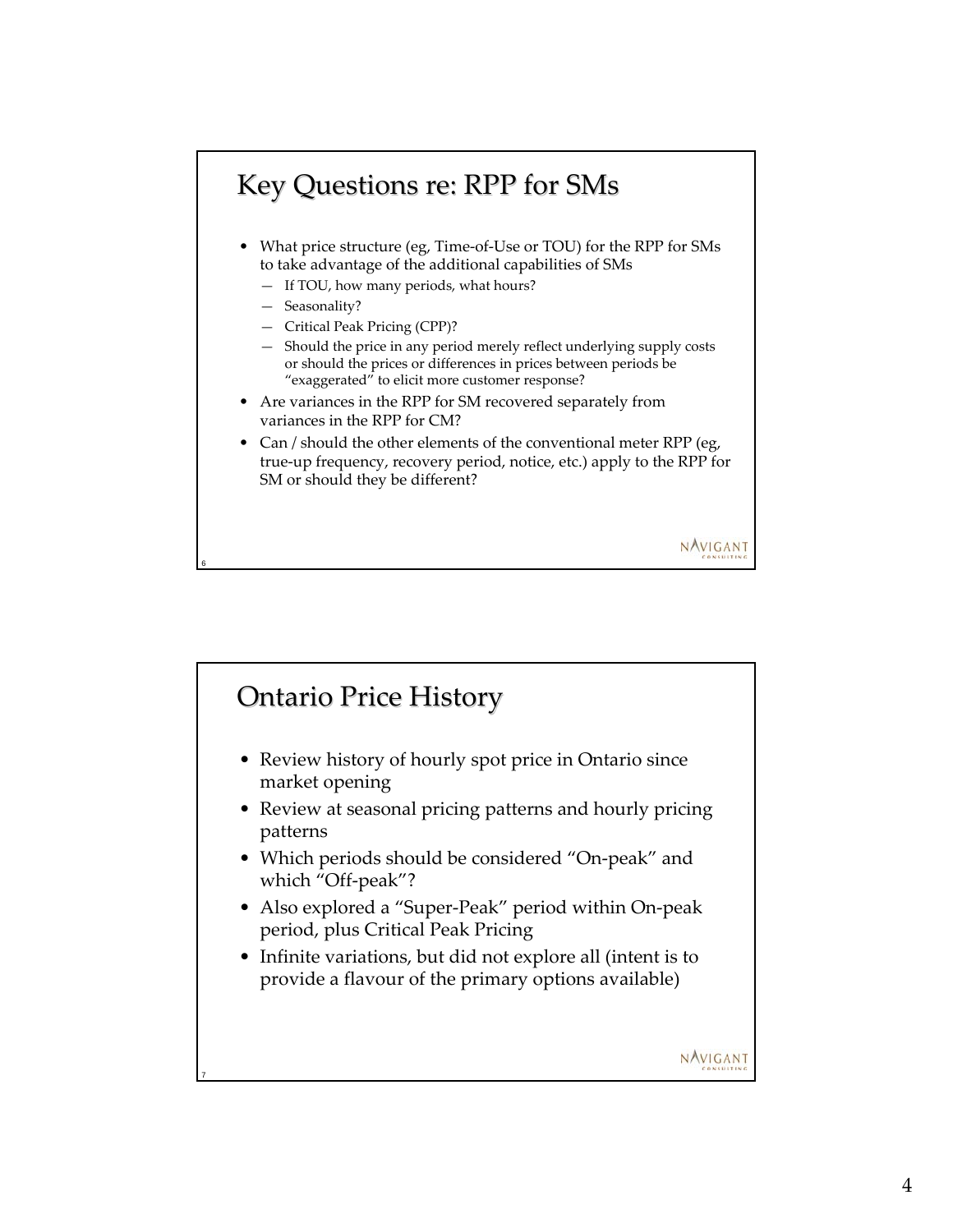

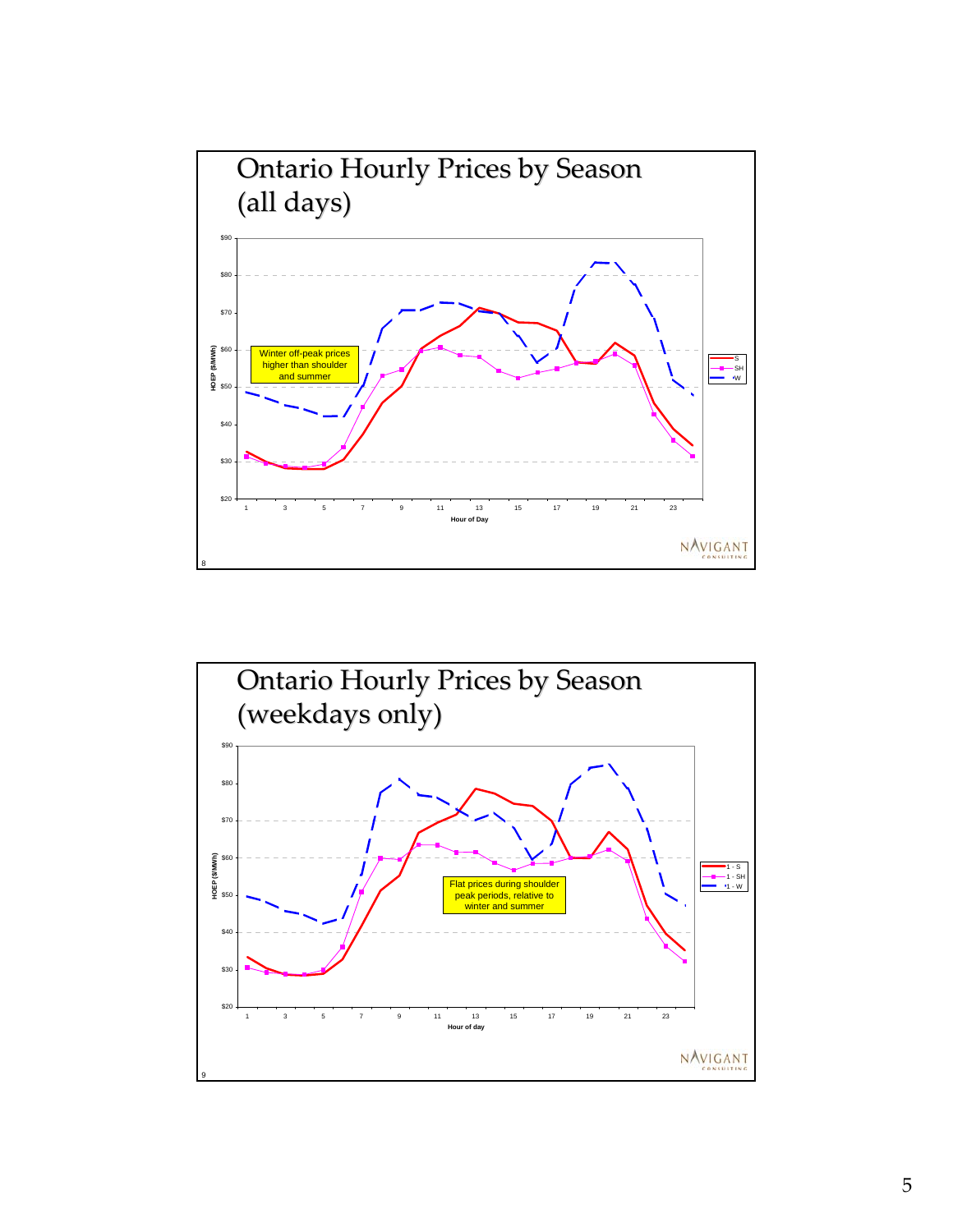

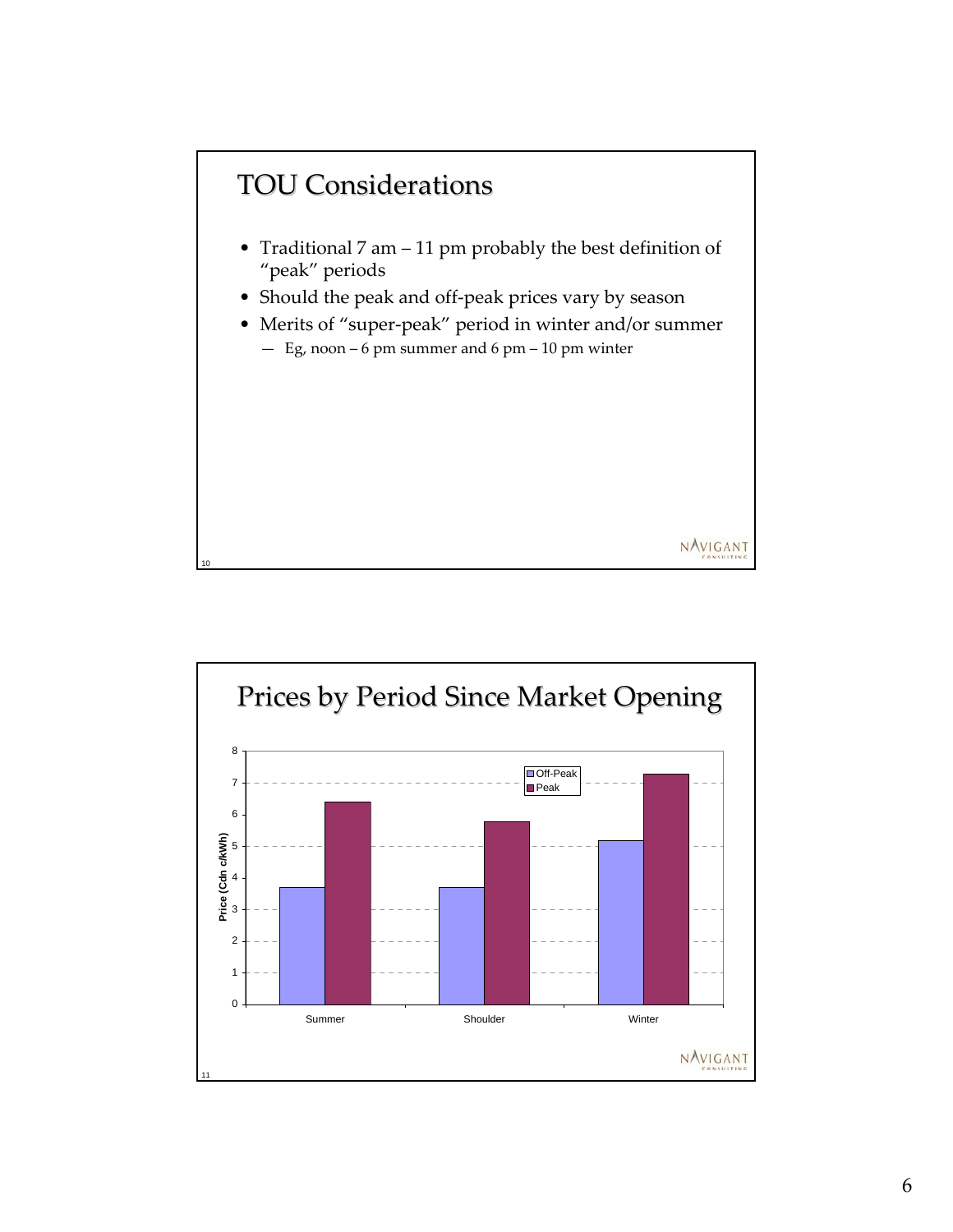

### Impact of the Global Adjustment on **TOU Price**

- Based on draft regulations, the Global Adjustment (GA) will be applied uniformly for all consumption in a month
	- Maintains peak / off-peak differential, but does not provide marginal price signal
- Key issues:

13

- Although GA will be uniform within a given month, RPP for SM does not need to reflect GA uniformly in TOU prices
	- Could apply downward adjustments to off-peak prices, upward adjustments to on-peak prices
- Although GA may vary by month, RPP for SM does not need to apply different GA for each month
	- Could average within a season or across the entire year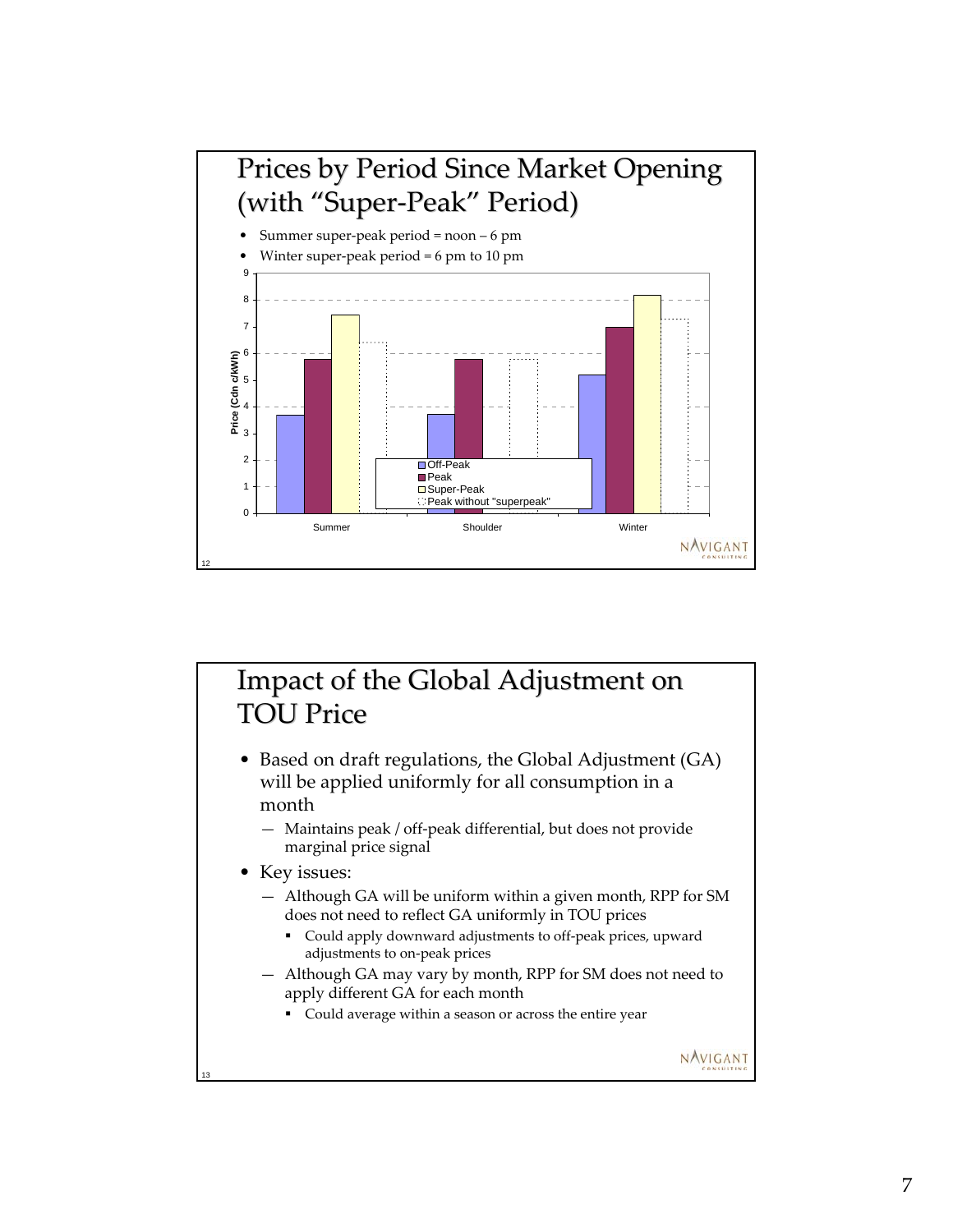

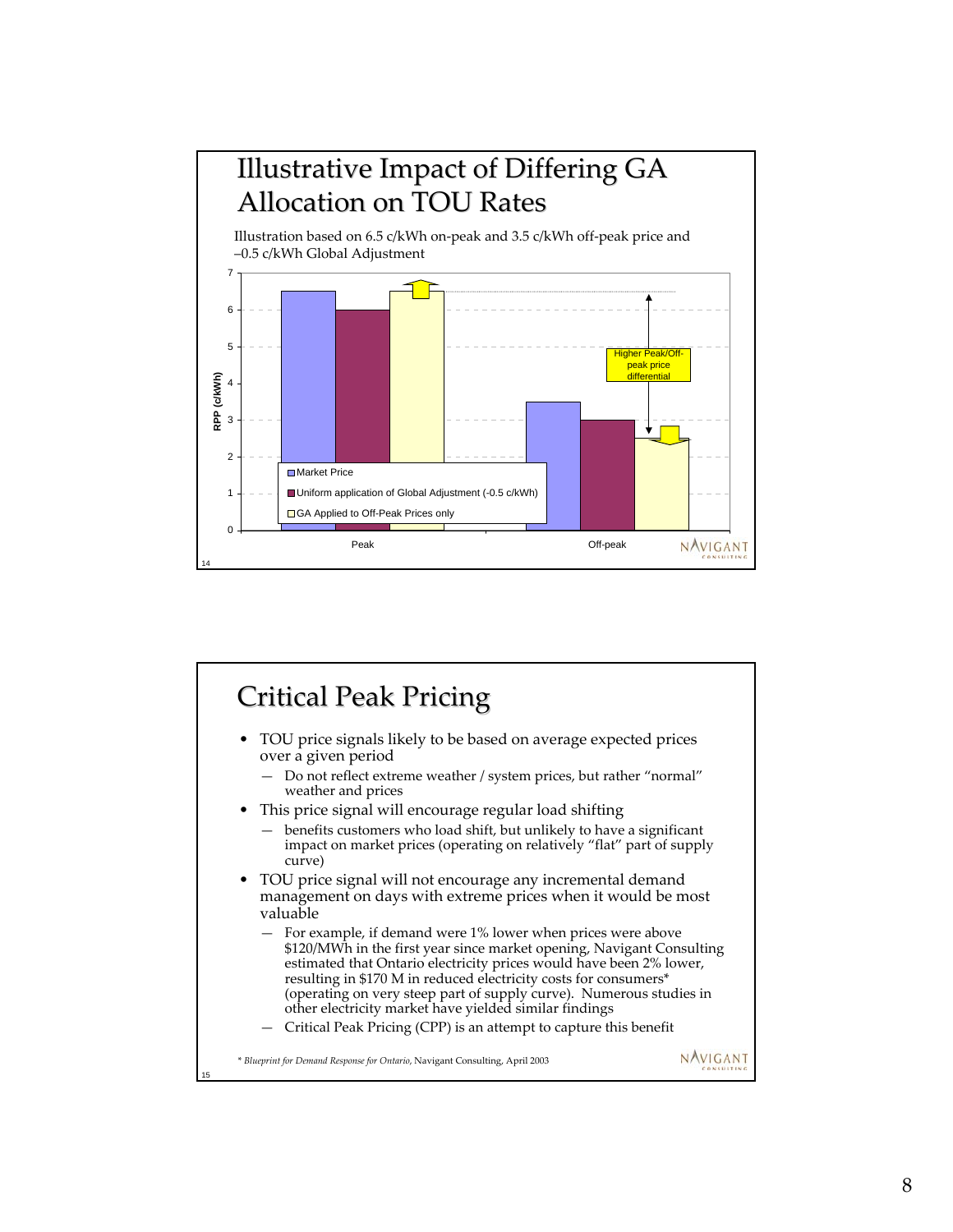

#### Ontario "Extreme" Price Frequency

- Frequency of occurrence drops rapidly as "extreme" price threshold increases above 10 c/kWh
- Given limited time market has been open and weather patterns in that time, historical seasonal frequency may not be reflective of future frequency

*Ontario Spot Price History Since Market Opening*

|                      | <b>Winter</b><br>(Dec-Mar) | <b>Shoulder</b> | Summer<br>(June-Sept) | % of hours | Average<br>Price<br>(c/kWh) |
|----------------------|----------------------------|-----------------|-----------------------|------------|-----------------------------|
| Hours $> 10$ c/kWh   | 697                        | 133             | 285                   | 5.1%       | 12                          |
| Hours $> 12.5$ c/kWh | 367                        | 62              | 165                   | 2.7%       | 15                          |
| Hours $> 15$ c/kWh   | 184                        | 40              | 112                   | 1.6%       | 18                          |
| Hours $> 17.5$ c/kWh | 76                         | 20              | 79                    | 0.8%       | 22                          |
| Hours > 20 c/kWh     | 49                         |                 | 60                    | 0.5%       | 26                          |

17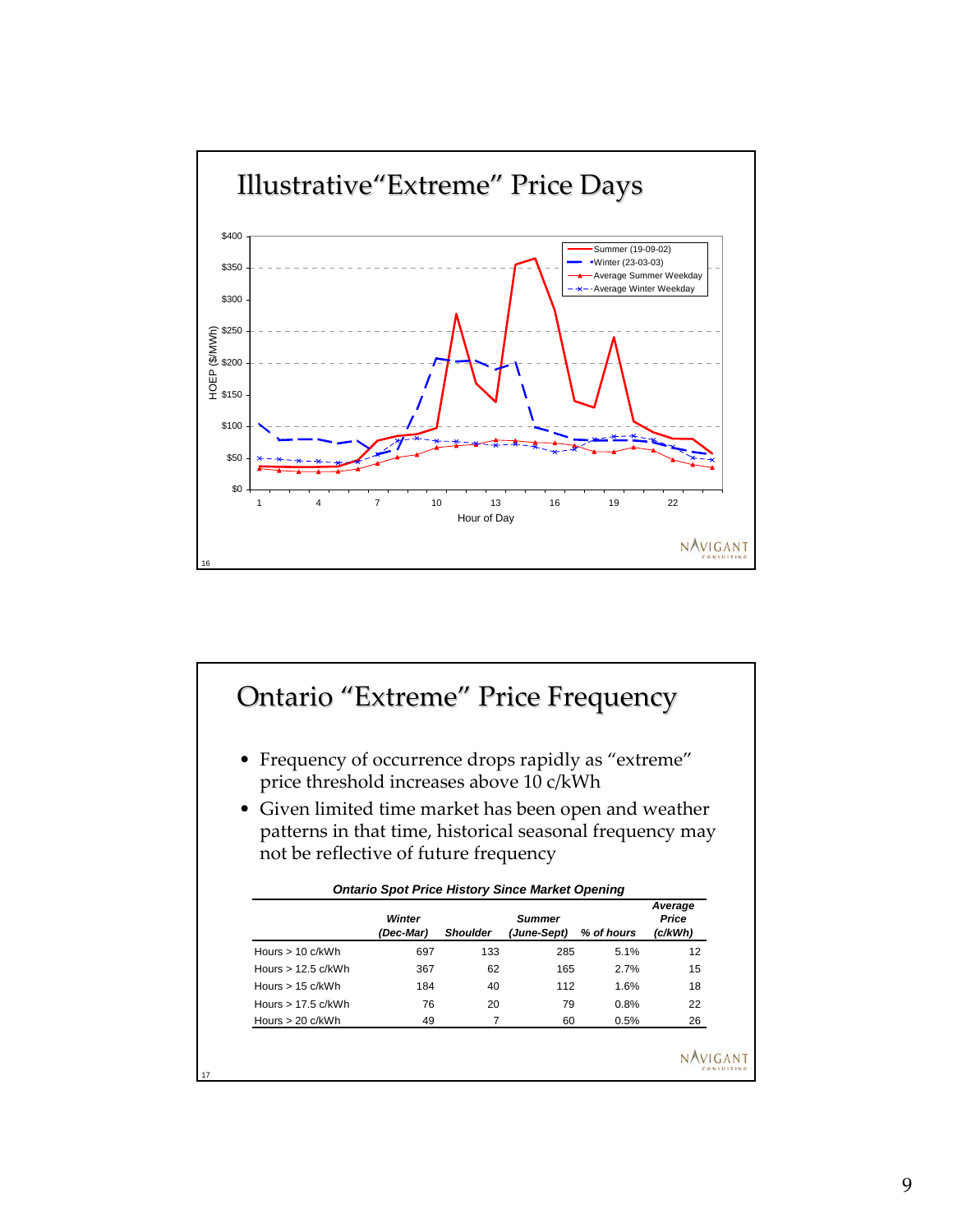

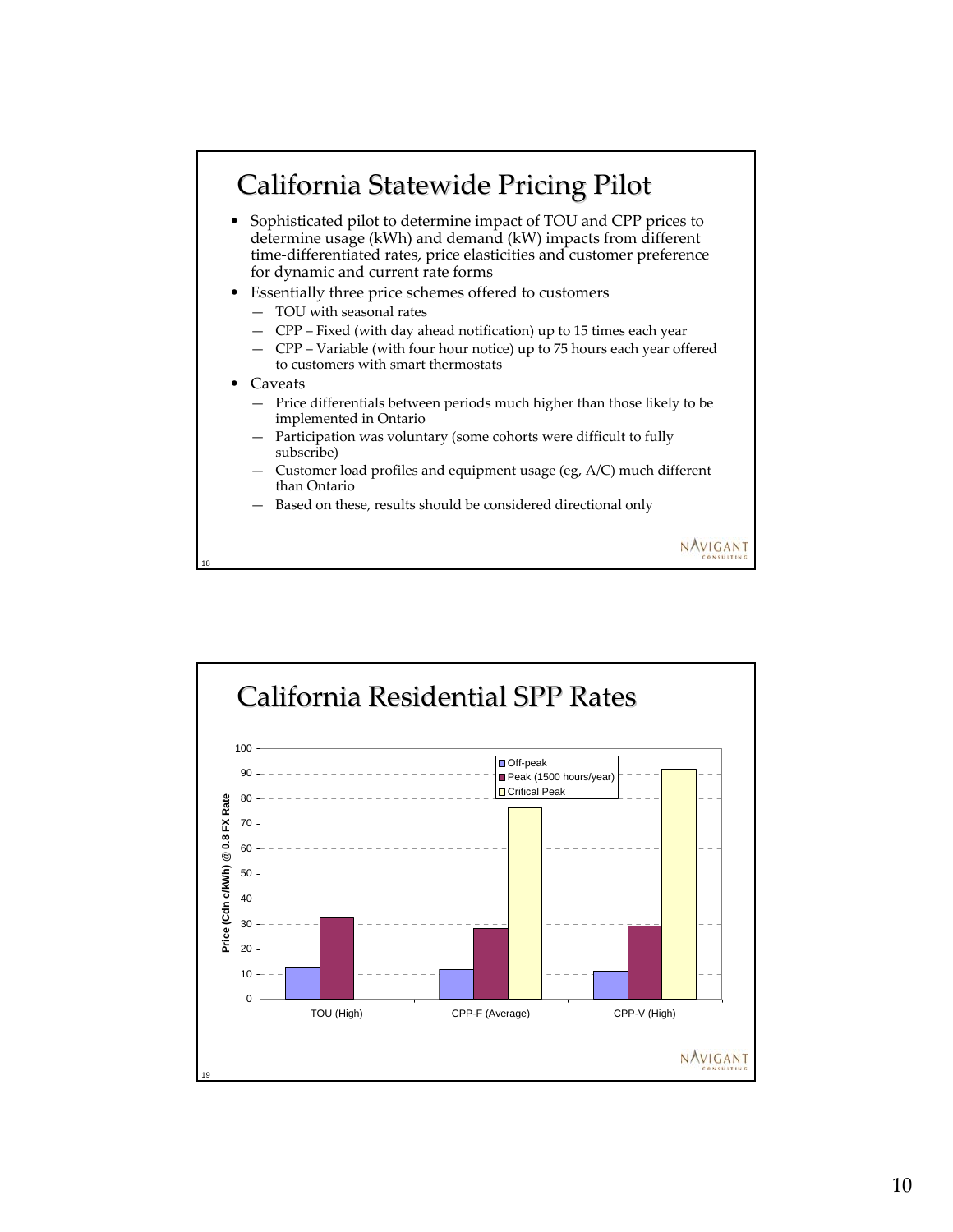

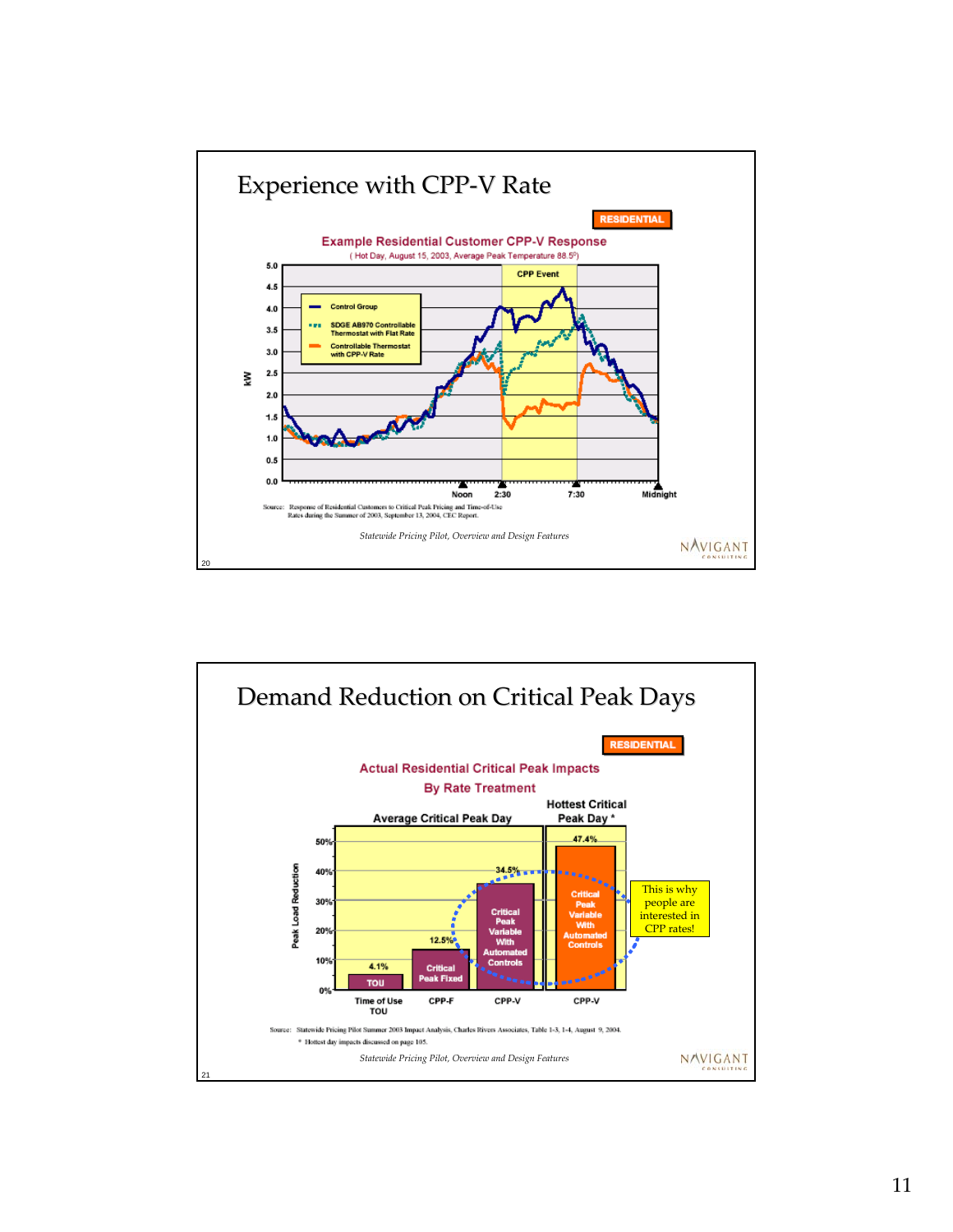

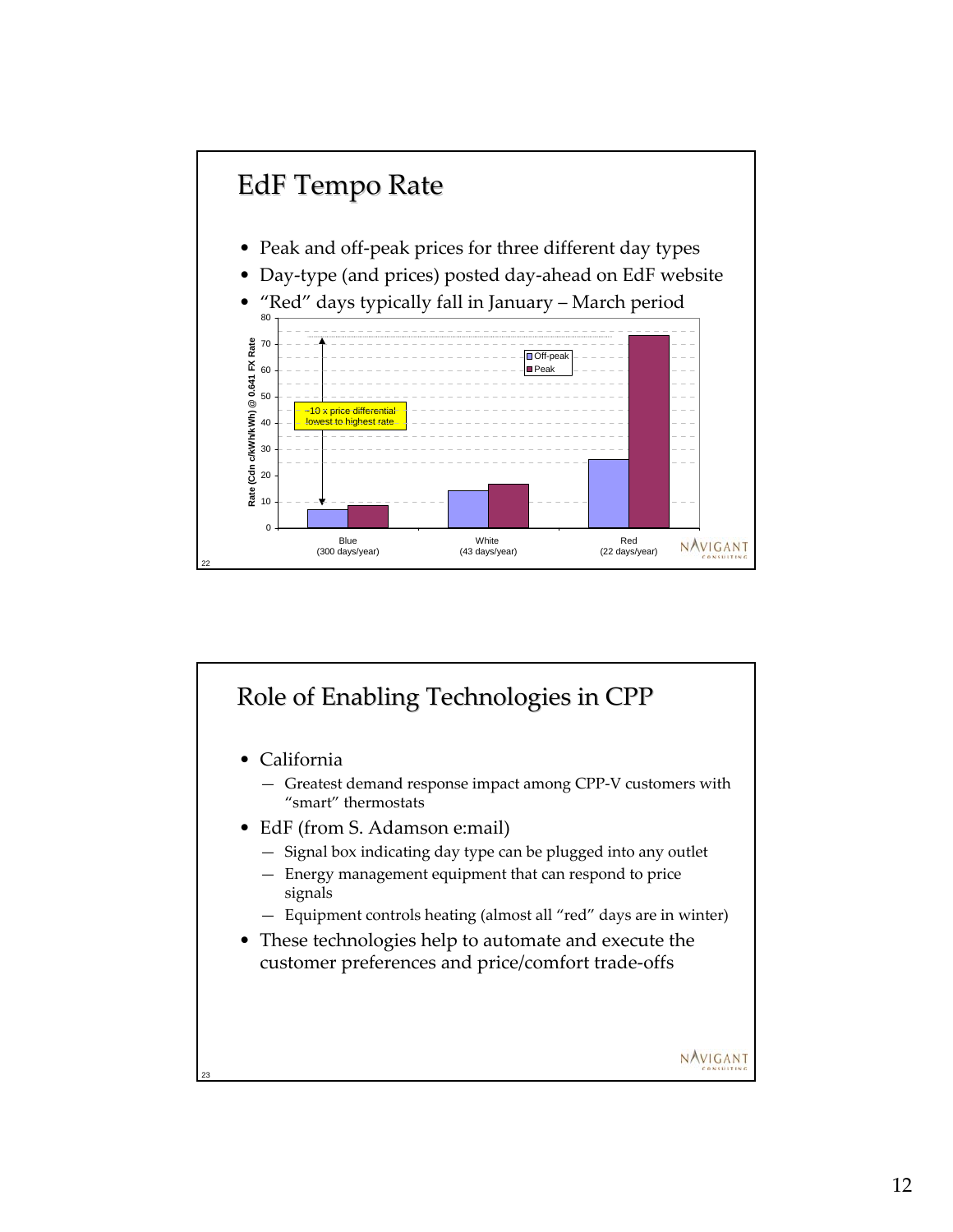## Critical Peak Pricing for Ontario

- Optional or mandatory?
	- Number of customers on EdF's tempo rate is substantially less than those on its TOU rate
- If so, when?
	- Is the market ready?
	- Optional now, mandatory later?
- Exaggerate prices or not?
	- Results achieved elsewhere are based on much higher critical peak prices and price differentials
- Notice period?

24

— Need for Day-Ahead price signal or use three or four hour ahead pre-dispatch price?

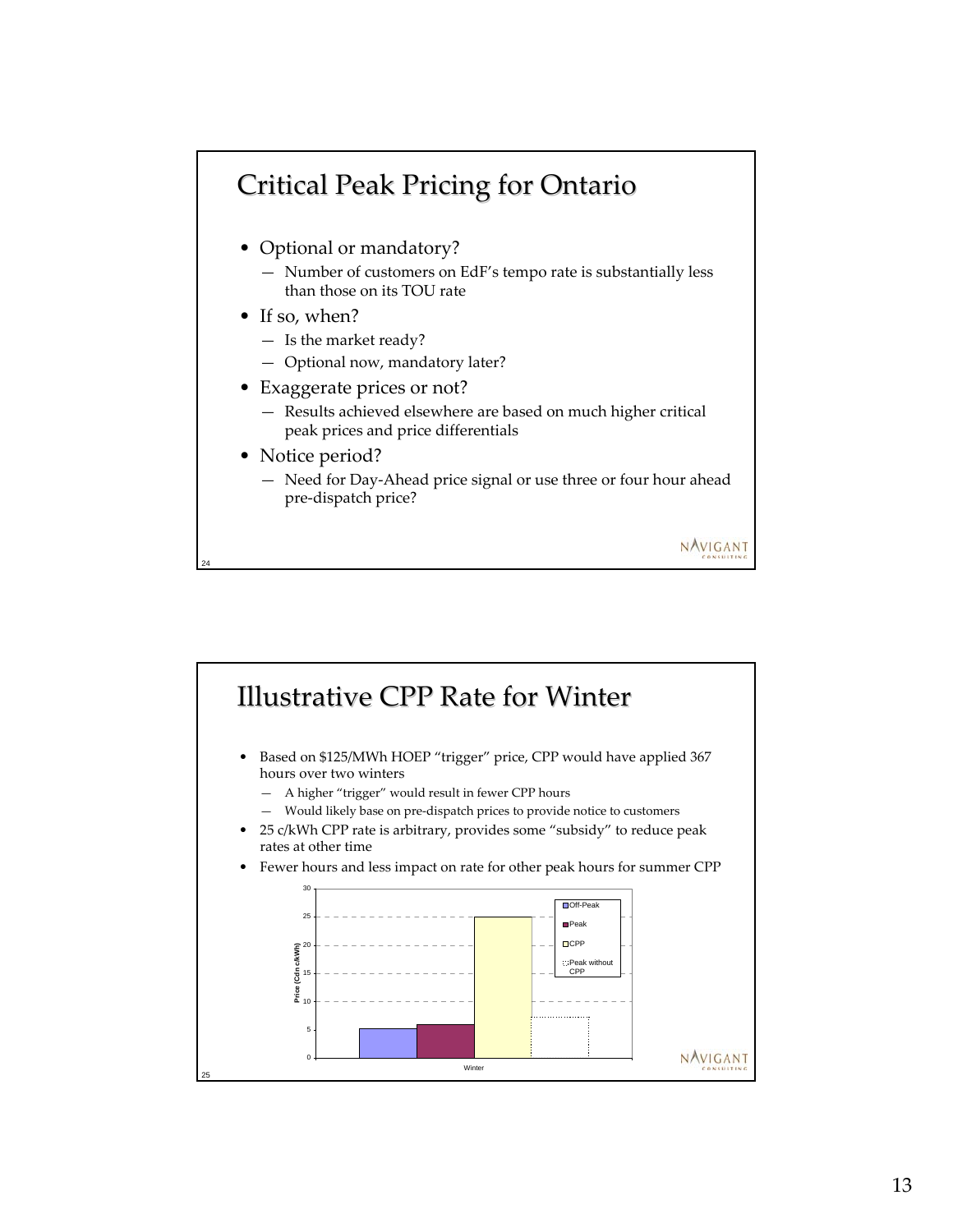### RPP for SM Variances

26

- Pool of customers for recovery of RPP for SM variances expected to increase over time; pool of customers for recovery of RPP for CM variance will decrease
- Variances in the RPP for SM can be tracked separately from variances in the RPP for CM
- Key decision is whether RPP for SM variances should be recovered separately from variances in the RPP for CM?